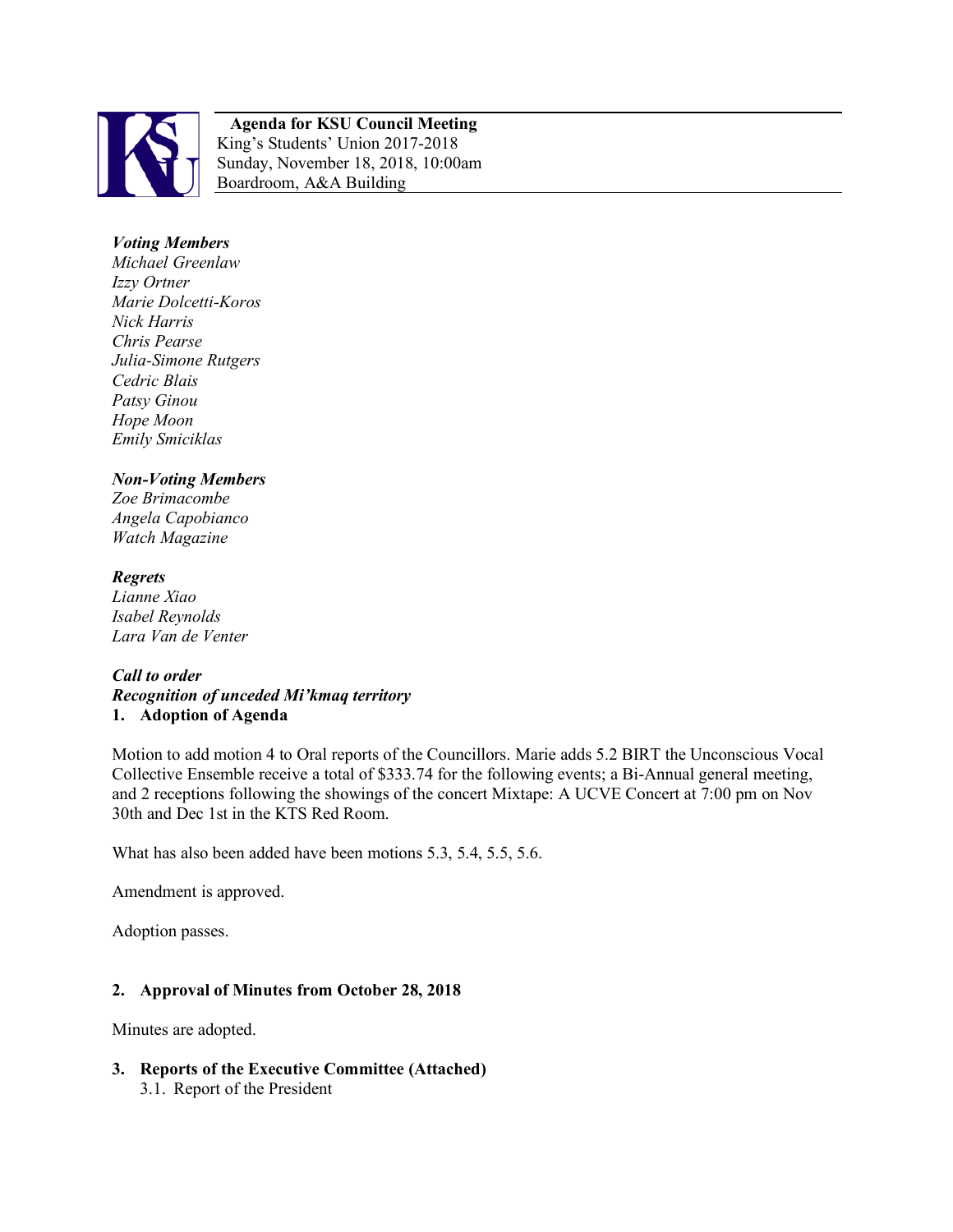Michael is presenting Lianne's report in their absence.

3.2. Report of the Student Life Vice President

No questions for Michael.

3.3. Report of the Financial Vice President

Leading up to the GM, Marie participated in budget consultations and had extensive meetings with Finance Committee. On October 22, she met with Frances-Grace Fyfe to discuss O-Week finances and have taken up that project for the remainder of her term.

No questions for Marie.

3.4. Report of the External Vice President

Izzy is reading Isabelle's report in her absence.

No questions about Isabelle's report.

3.5. Report of the Communications Vice President

No questions concerning Izzy's report.

#### **4. Oral Reports of Councillors**

Cedric – Thing's have been pretty quiet. He is excited to attend the Academic Committee meeting and have participated in the AGM and a couple other committees. He is excited for what is coming up.

Patsy- Participated in a couple reconcile-action meetings. Participated at the AGM and went to the Active Listener meeting. Excited for what is to come.

Nick – Participated in the Sexual Health Policy Meeting.

Emily – Went to one of the town halls about the Sexual Violence policy meeting. Tabled for fight the fees and attended the AGM

JS – Attended the AGM. Went to King's talk on the Slavery Inquiry, which was an interesting meeting and following that meeting had a meeting with Bill Lahey and Tim Currey concerning making King's more accepting and open to racialized students. Working towards anti-oppression training for J-School professors.

Hope – Attended the Sexualized Violence panels and have attended the fight the fees meetings. Went to the active listening training and finally got email password.

### **5. Action Items**

**Marie moves to suspend the rule and take up business out of order. Cedric seconds. Agenda now amended to have 5.2 and 5.6 are taken up before other business.**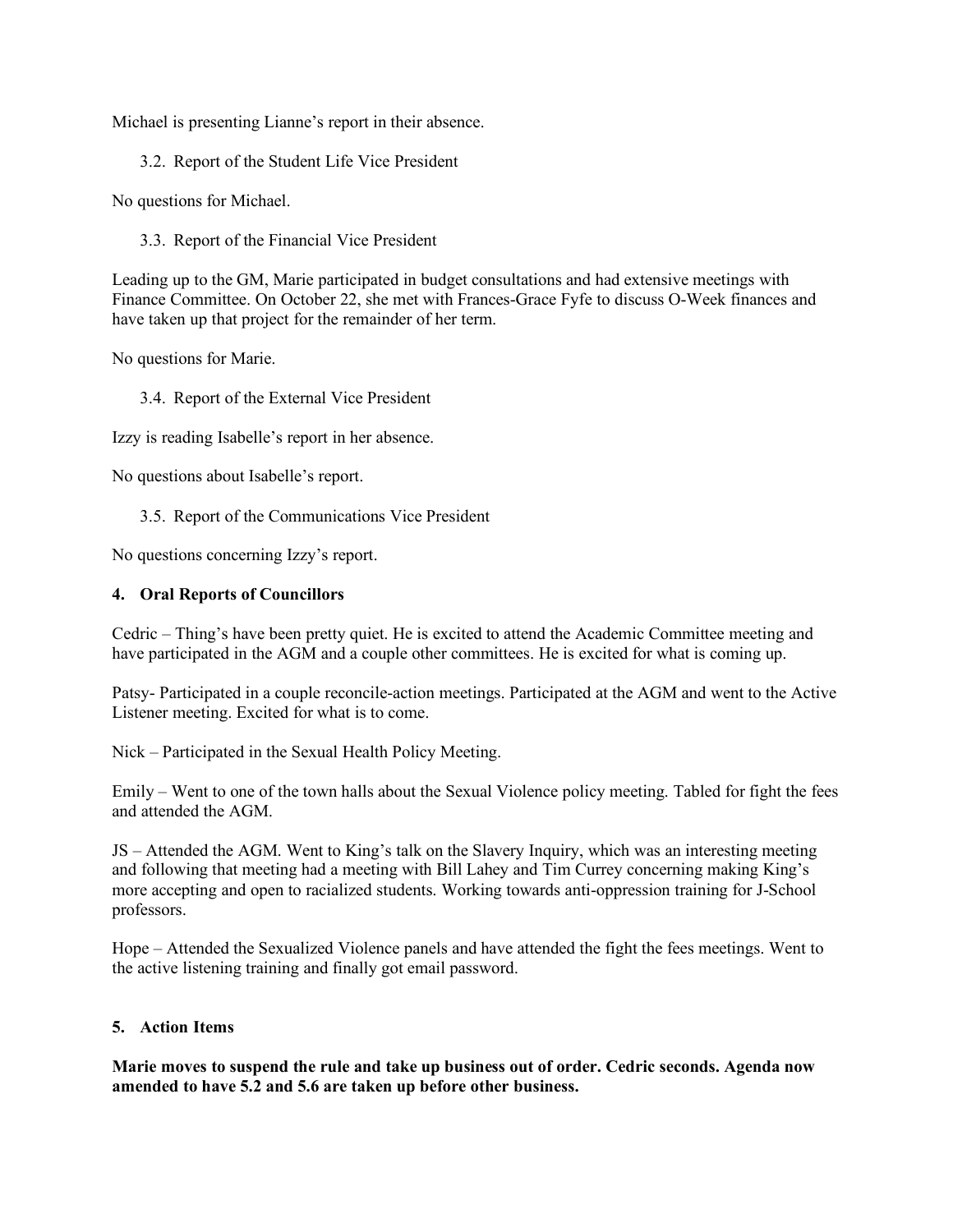5.1 BIRT the Students for Sustainability be ratified as a tier I society for the 2018/19 academic year.

Seconded by Cedric.

Michael has been meeting with Isabel Roach to get students more involved in this society.

Motion passes.

5.2 BIRT the Unconscious Vocal Collective Ensemble receive a total of \$333.74 for the following events; a Bi-Annual general meeting, and 2 receptions following the showings of the concert Mixtape: A UCVE Concert at 7:00 pm on Nov 30th and Dec 1st in the KTS Red Room. Moved by Marie Dolcetti-Koros *Finance Committee has no recommendation.*

Motion passes.

5.3 BIRT Sodales: The Dalhousie/King's Debate Team be ratified as a Tier I society for the 2018/19 academic year.

Moved by Michael and seconded by Izzy.

Motion passes. 5.4 BIRT and be elected to sit on the University Equity Committee

Moved by Michael and seconded by Izzy.

Michael nominates Ciara Gordon and Levi Clarkson.

Izzy nominating Marlee Samson and Dominique Amit.

Ciara Gordon, Levi Clarkson, Marlee Samson, and Dominique Amit are the nomination.

Ciara Gordon – She would like to be apart of the committee because would loves accessibility and wants to bring wheelchair accessibility to the committee.

Marlee – She is a first-year student and have previously went to a school where people did not understand the weight of their language. Being involved in this group would help combat racism not only in King's but on other campuses in Canada. She is proud of her racialized heritage and helped expose a Black List in ESA in Toronto.

Levi – They want to get further involved with the Union and have been involved in the past few years. They are a strong advocate and have been involved with the Sexualized Violence panel. They would be a great candidate.

Dominique – She's been involved in committees before and would be an amazing voice for the equity committee.

Ciara - 0 Marlee - 10 Levi –  $0$ Dominique - 10